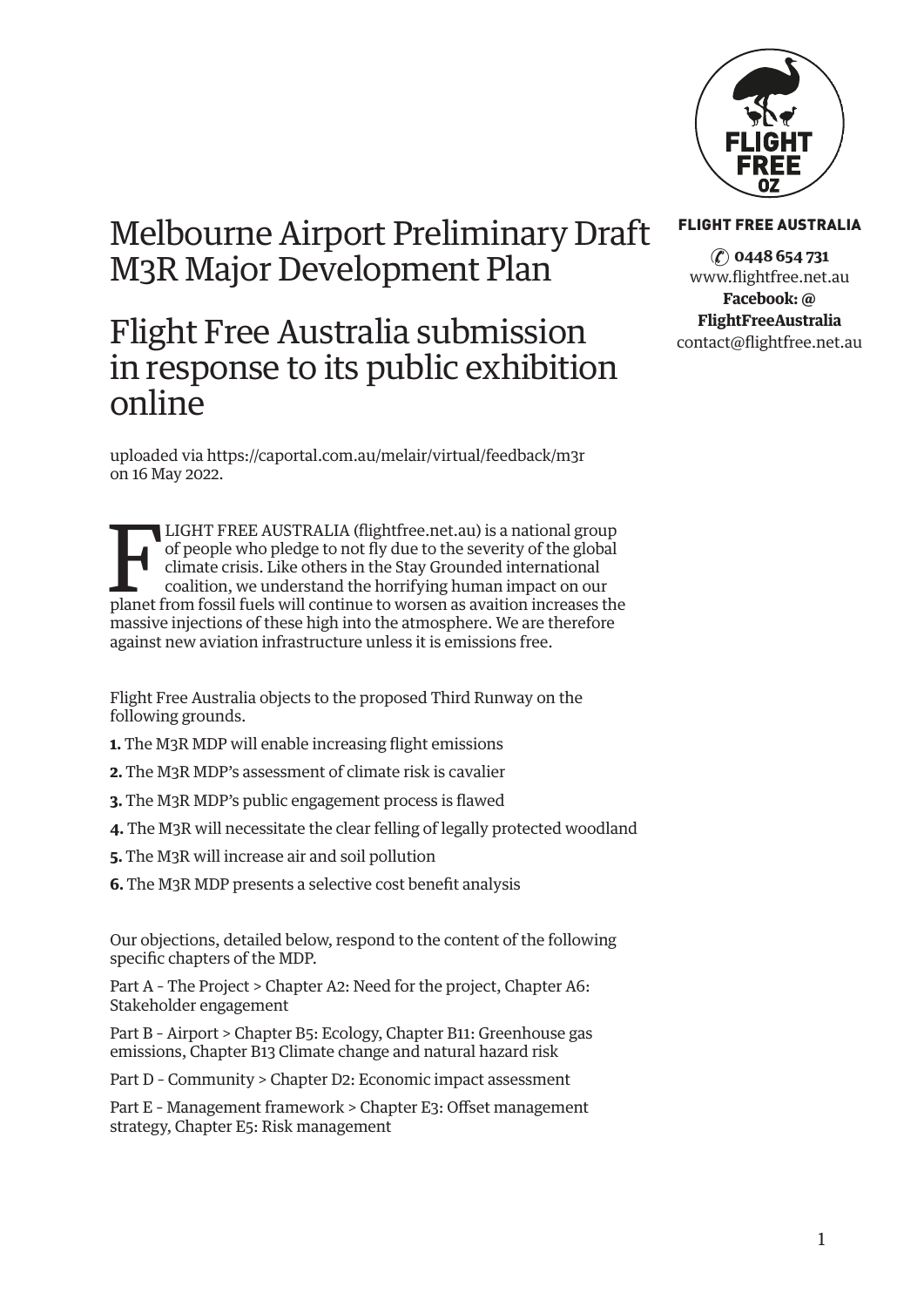

# <span id="page-1-0"></span>1. Increased emissions

- **1.1 We are in a climate emergency**
- **1.2 Emissions must be reduced**
- **1.3 The M3R understates emissions**
- **1.4 M3R will increase emissions**
- **1.5 M3R can't be emissions free**

The proposed Third Runway will contribute to increasing global heating emissions, right when we must rapidly reduce emissions across society.

#### **1.1 We are in a climate emergency**

• Last year global greenhouse gas emissions rose by a record amount [\[1\]](#page-16-0) . Repeated devastating and expensive climate impacts are becoming the new norm for Australians. Right now the Great Barrier Reef is in its death spiral and other tipping points to unstoppable warming are at hand [\[2](#page-16-0)]

• The UN Secretary-General António Guterres warns "We are on a pathway to global warming of more than double the 1.5ºC limit" that was agreed in Paris in 2015 [[3\]](#page-16-0).

• 1.5ºC of warming is now likely by 2030. And 2ºC of warming is now likely before 2050 [\[4](#page-16-0)].

### **1.2 Emissions must be reduced**

• Aviation exists in a world that — in word if not yet deed — wants to rapidly reduce emissions. A world whose existing fossil fuel infrastructure is enough to take us past the Paris warming limit [[5\]](#page-16-0). A world where not building any new coal, gas or oil infrastructure is an imperative [\[6](#page-16-0)].

• "It's now or never", warns the IPCC, to make immediate and deep emissions reductions across all sectors, if we want to limit global warming to 1.5°C [[7](#page-16-0)].

• The IEA says we must stop developing new emissions sources, such as new runway enabled increased flight numbers [\[8\]](#page-16-0).

• Governments around the world agree we should avoid more than 1.5ºC of warming, now inevitable from emissions to date [[9\]](#page-16-0). The Coalition and Labor are targeting reductions (albeit insufficient) of 26-28% and 43%. Most Australians are calling for more significant cuts [[10](#page-16-0)].

• Lord Deben, the chair of the Climate Change Committee, which advises government, said last month: "There is not any space for airport expansion" [[11](#page-16-0)].

• Aviation infrastructure investments such as the proposed Third Runway will become increasingly insecure as prudential assessments (in line with the International Energy Agency directive to not fund new fossil fuel projects) reveal their at-risk status from global heating [[12](#page-16-0)].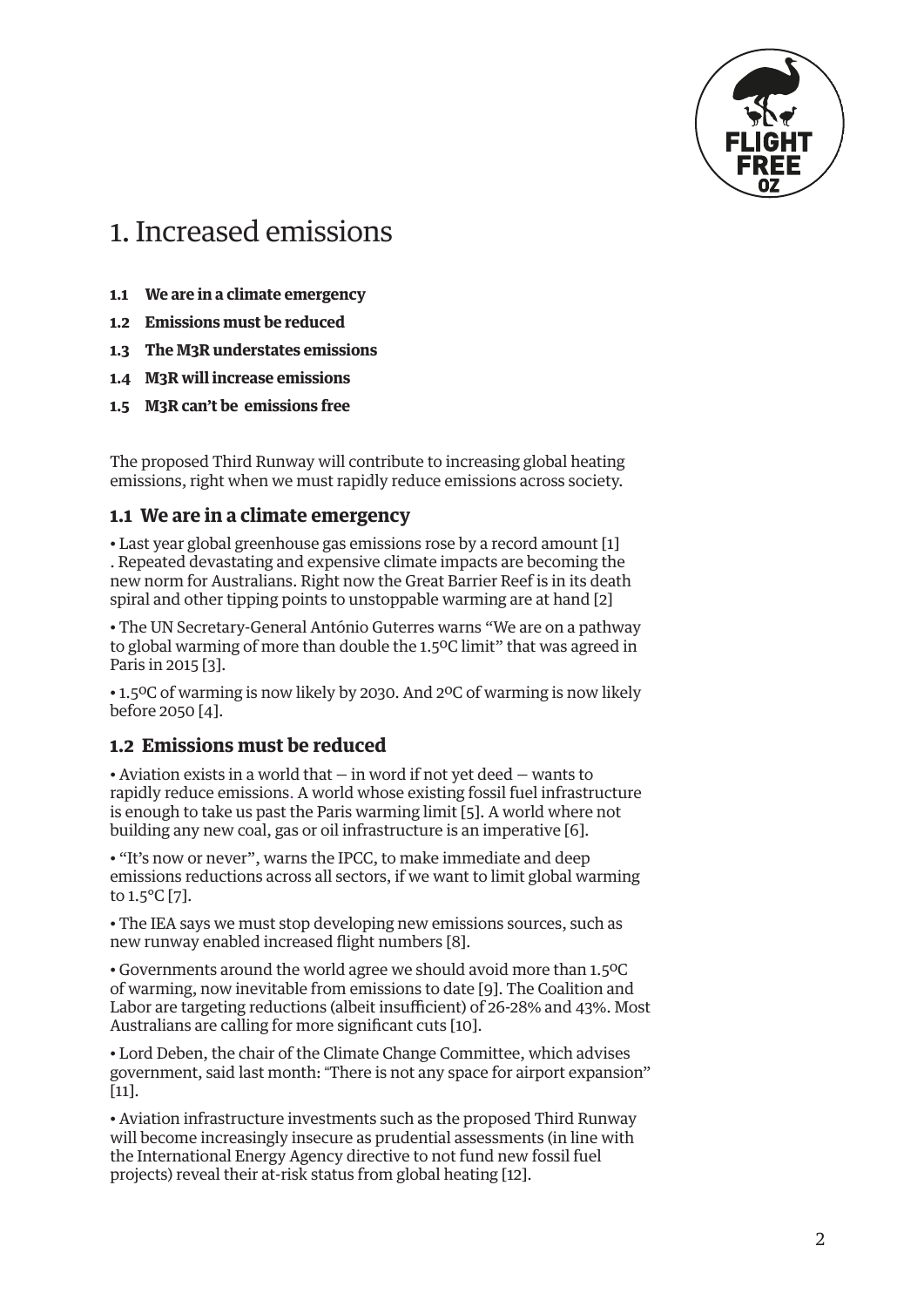

<span id="page-2-0"></span>• Climate Action 100+, the world's largest investor engagement initiative on climate change, in their updated Aviation Sector Strategy report drawing on IEA analysis, say that growth in air travel needs to be curtailed in order to keep the planet on track for no more than 1.5°C of global warming. The IEA's 1.5°C scenario notes the necessity of keeping business travel to 2019 levels, capping long-haul flights of more than 6 hours for leisure reasons at 2019 levels, and shifting demand to high-speed rail infrastructure where possible [[13](#page-16-0)].

• For an acceptable probability of avoiding runaway warming, greenhouse gas emissions must be cut to zero within 10 years [\[14\]](#page-16-0).

### **1.3 In the face of overwhelming evidence that we need to reduce GHG emissions, the M3R understates emissions resulting from its plan**

The Third Runway preliminary draft Major Development Plan underreports global warming caused by the GHG emissions that the Third Runway enables.

#### **First, it only counts CO2 emissions.**

The MDP excludes emissions other than direct CO2 emissions. The MDP says that outputs from the Aviation Environmental Design Tool exclude emissions other than direct CO2 emissions (*see MDP B11.4.6.2 Aircraft Landing take-off cycle*). These excluded non-CO2 emissions contribute twice as much warming as CO2 alone [[15](#page-16-0)].

**And it only counts landing and take-off** (LTO) CO2 emissions, which, depending on the length of the flight, average around 15% of total flight CO2 emissions. The MDP says "Full flight emissions from aircraft … have been excluded from the assessment of operational emissions" (*see MDP B11.4.4*) and "GHG emissions associated with the airspace are largely out of Melbourne Airport's control" (*see MDP B11.4.1*).

But excluding total flight emissions is not the standard practice when assessing airport emissions elsewhere. In the UK, airports including Heathrow and Bristol [\[16](#page-16-0)] include total flight Scope 3 emissions in their emissions assessments, and in France the independent Autorité Environnementale [[17](#page-16-0)] requires airport extension projects to address all the emissions induced by the increase of their activity.

#### **1.4 The M3R will increase emissions**

• Aviation is the most emissions intensive form of transport, per kilometre and per hour, and is projected to grow by ~4% per year whilst other sectors continue to decarbonise [[18\]](#page-16-0).

• Aviation is the world's fastest growing source of climate breakdown emissions due to the record growth in flights [[19\]](#page-16-0).

• At this most critical stage of the climate emergency, Melbourne Airport is proposing that its flight emissions increase by 55%. According to the MDP, a 3rd runway will enable an additional 136,500 flights per year by 2046, or a 55% increase on the pre-Covid 246,450 flights in 2018–19*. (see MDP Part A, Chapter A2 Need for the project, Table A2.3 )*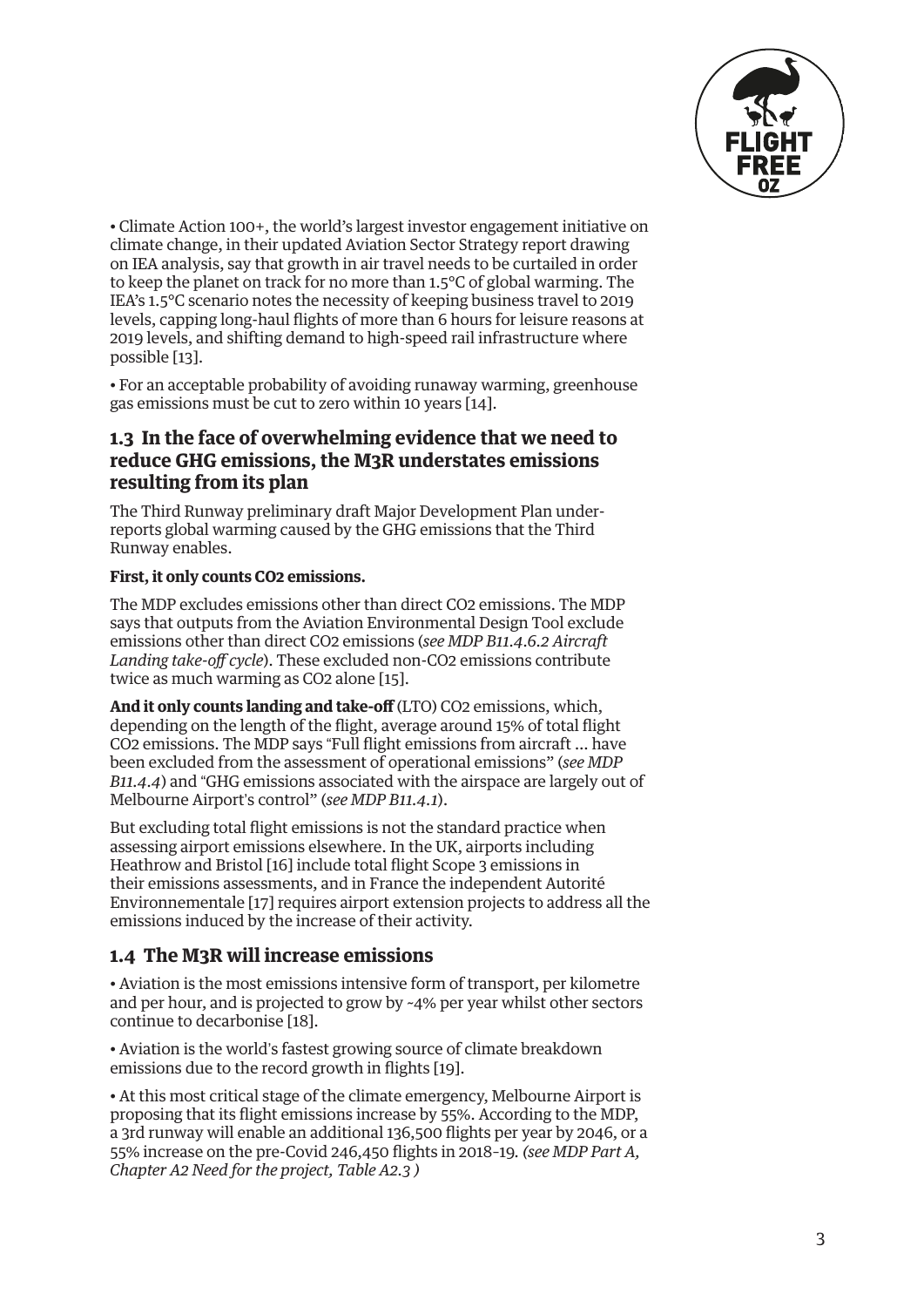

# **Third Runway enabled emissions increases and government** emissions reduction targets



Cumulative, annual and claimed emissions for the Third<br>Runway **Runway**  $\overline{7}$ Melbourne Airport 3rd runway enabled flight emissions

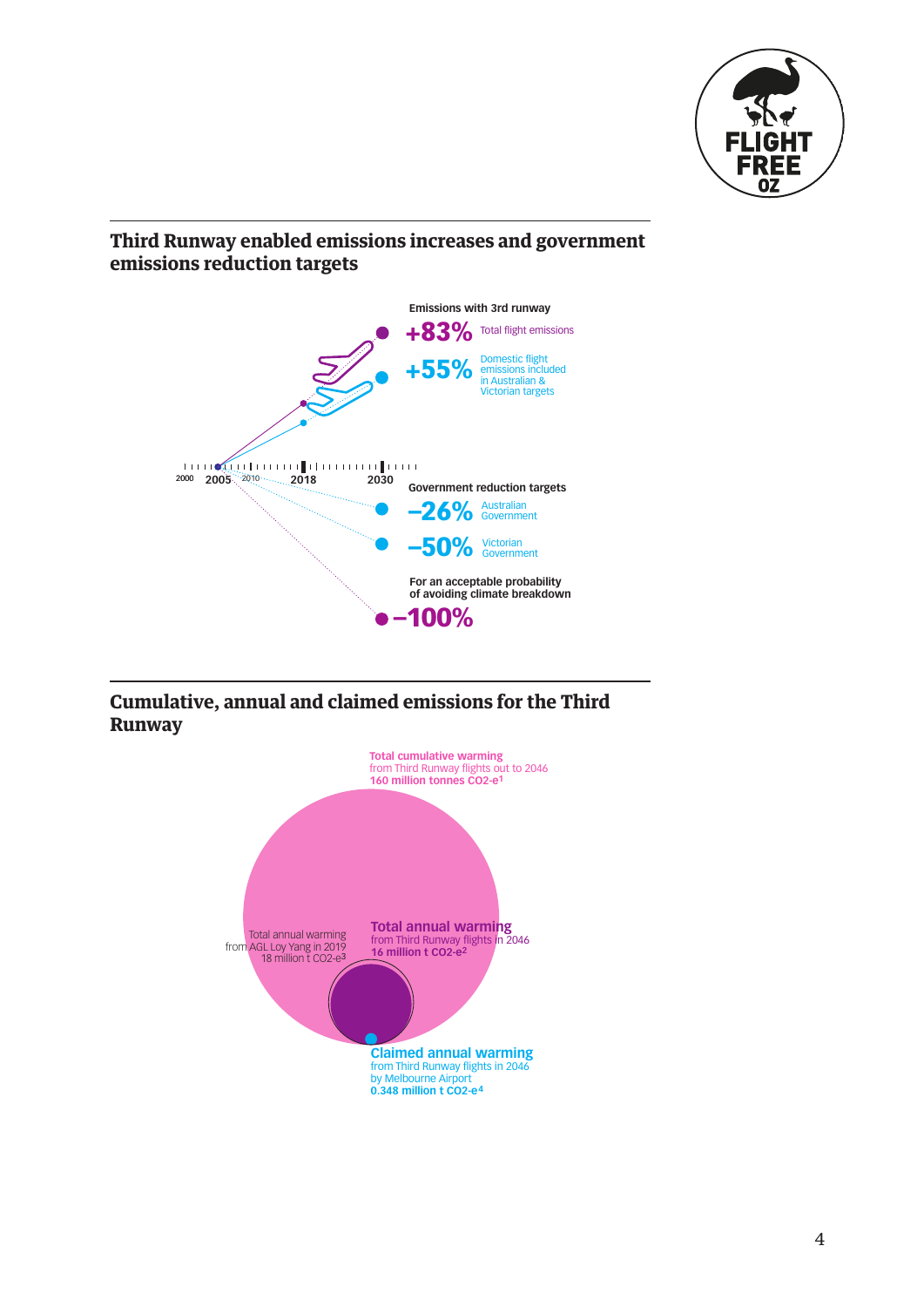

<span id="page-4-0"></span>• Total annual warming from Third Runway flights will be around 16 million tonnes CO2-e [[20](#page-16-0)]. This is roughly 50 times the CO2-e acknowledged by Melbourne Airport: 0.348 million tonnes (*see MDP Part B, Chapter 11, 11.8*) and near enough to total warming from AGL Energy Limited's Loy Yang in 2019 of 18 million tonnes CO2-e [\[21\]](#page-17-0).

• The MDP itself classifies greenhouse gas emissions from the operation of the Third Runway at this level, being greater than 0.1% of Australia's total annual GHG emissions (excluding LULLUCF), as having a Major Impact Severity. It describes Major Impact as "a significant and irrecoverable estimated financial liability … [that could] include capital costs [and] negative reputation and media attention globally, with follow on effects including political implications, [with a probability that the] project is significantly delayed or cancelled" *(see MDP Severity criteria Table B11.1)*.

• Cumulative warming emissions can be estimated to total around 160 million tonnes CO2-e from the Third Runway out to 2046 *(see MDP > Part B > Chapter B11 Greenhouse gas Emissions > Table B11.17).* The "No Build"/"Build" LTO CO2 emissions difference for 2026 is 19,340 t CO2-e, for 2031: 50,416 t CO2-e, and for 2046: 348,294 t CO2-e. Assuming a linear growth, that's the same as: 15,538 t for 5 years between 2026 and 2030 (half the 31,076 difference between the 2026 and 2031 figures) = 77,690; 148,939 t for 15 years between 2031 and 2045 (half the 297,878 difference between the 2031 and 2045 figures) = 2,234,085; and 1 year of 348,294 (2046). Added that's 77,690 + 2,234,085 + 348,294 = 2,660,069 t for LTO. 2,660,069 t x 20 ('cos LTO is roughly 5% of total) = 53,201,380 t. But 53,201,380 t x 3 ('cos CO2 is a third of total warming emissions) = 159,604,140 t. Or 160 million tonnes over the 20 years 2026 to 2046.

• Australia Pacific Airports Melbourne (APAM) are proposing an 80% increase in total flight emissions by 2030 on 2005 levels [\[22\]](#page-17-0).

• Construction emissions will be 422,094 t CO2-e for the Third Runway, including 149,571 t from the concrete used (*see MDP> Part B > Chapter B11 Greenhouse gas Emissions > Table B11.15).* 

### **1.5 M3R can't be emissions free**

• Third Runway enabled flights will not be emissions free in the next decade — our zero emissions deadline for reducing the risk of overshooting climate targets [\[23](#page-17-0)].

• Renewables-electrified planes, aviation's only emissions free option, are years away for short-haul and a pipe-dream for long-haul flights. Electric aircraft, for flights under 1,000 km, may be in service by 2050, but they won't be emissions free until the electric grid is fully decarbonised.

- Alternative aviation fuels are not emissions free.
- Offsetting flight emissions does not reduce emissions.

• Emissions reductions from fuel efficiency improvements are being overwhelmed by emissions from more and more flights.

• Emissions reductions per passenger have stalled because airplane capacity and cruising speeds have reached an efficiency plateau with further gains unlikely.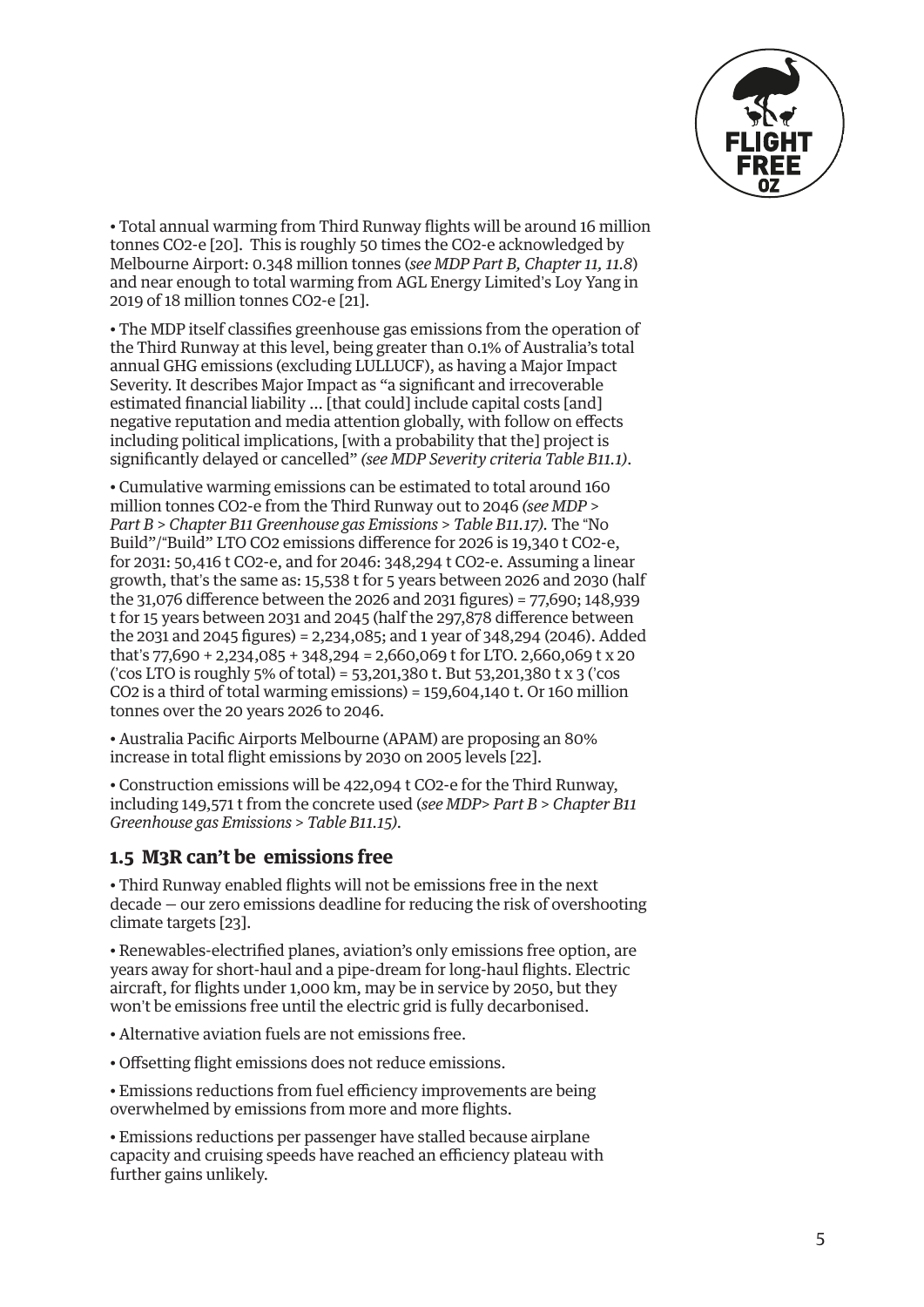

### **Conclusion**

• The proposed Third Runway must be halted because the impact of increasing global heating emissions is existential to society as we know it.

• The MDP must be amended to include reporting of total flight enabled emissions

• An Environment Impact Assessment including of the increased global heating emissions, together with an "Avoidance Plan" for assessed impacts, must be completed before the MDP goes to the federal Transport Minister for approval.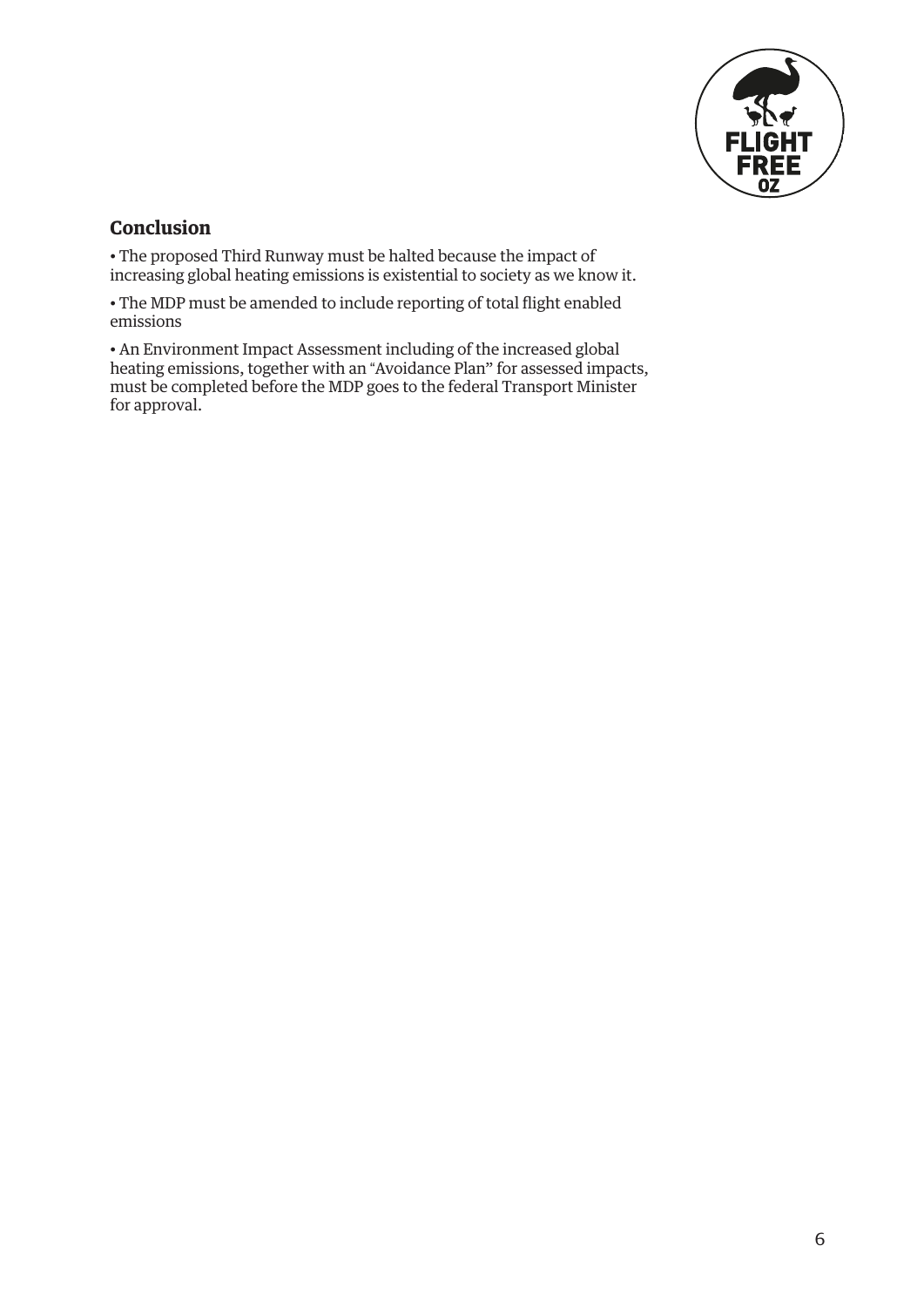

# <span id="page-6-0"></span>2. Non-scientific climate risk assessment

The MDP says that "Climate change is unlikely to create new risks for the operation of M3R" (*see MDP, Part B, Chapter 13, B13.6.1.2*), and that its "assessment shows that none of the risks from climate change or natural hazards is rated as high or extreme, and that no impacts are rated as major adverse" (*see MDP, Part B, Chapter 13, B13.6.2*).

The MDP includes a risk assessment for high temperature impacts. It assesses the Risk Event of "high temperatures leading to lower air density, reducing aerodynamic lift and jet engine power output enough to prevent takeoff" in 2070 as Medium Level, having Moderate consequences, and as "Almost certainly not likely"! (*see MDP, Part B, Chapter 13, Table B13.26 p.753*). Yet this event is already being experienced at airports around the world at 1.1°C of warming [[24\]](#page-17-0).

The MDP assesses risks to the operation of the Third Runway in 2070 from climate change under a high-emission, business-as-usual scenario where global heating hits 4°C (*see MDP, Part B, Chapter 13, B13.2.2*). It concludes that there are no potential climate impacts that "have been found to represent significant or high risks to the operation of the airport."

This assessment displays an amateurish approach to risk management and the coming period of warming-induced global disruption, as well as an astounding lack of understanding about the fundamentals of life on a hotter planet.

Known since 2016 as Hothouse Earth [\[25](#page-17-0)] this 4°C of warming scenario is one in which climate system feedbacks and their mutual interaction drive the Earth's climate to a point where further warming becomes self-sustaining, that is, unstoppable. At 4°C , those Victorians, amongst the perhaps few billion remaining globally, would have survival on their minds, not a European holiday. Of a 4°C future, Kevin Anderson, Professor of Energy and Climate Change in the School of Engineering at the University of Manchester in the UK, says, it "is incompatible with an organised global community, is likely to be beyond 'adaptation', is devastating to the majority of ecosystems and has a high probability of not being stable" [\[26\]](#page-17-0).

Prof. Johan Rockström, director of the Potsdam Institute for Climate Impact Research in Germany, says "the consequences of a 4C warmer world are so terrifying that most scientists would rather not contemplate them, let alone work out a survival strategy … It's difficult to see how we could accommodate eight billion people or maybe even half of that … There will be a rich minority of people who survive with modern lifestyles, no doubt, but it will be a turbulent, conflict-ridden world." [\[27](#page-17-0)]

The MDP does however find regulatory and market responses to climate change, such as "emissions reporting obligations", "climate-related regulation" and "changing customer behaviour", to be significant long term risks with major consequences for the operation of a Third Runway (*see MDP, Part B, Chapter 13, B13.8.2 p.744 & Table B13.27 p.757 & 759*).

So… actions such as these, to protect us from the existential risk of runaway warming, are threats to the operation of the Third Runway.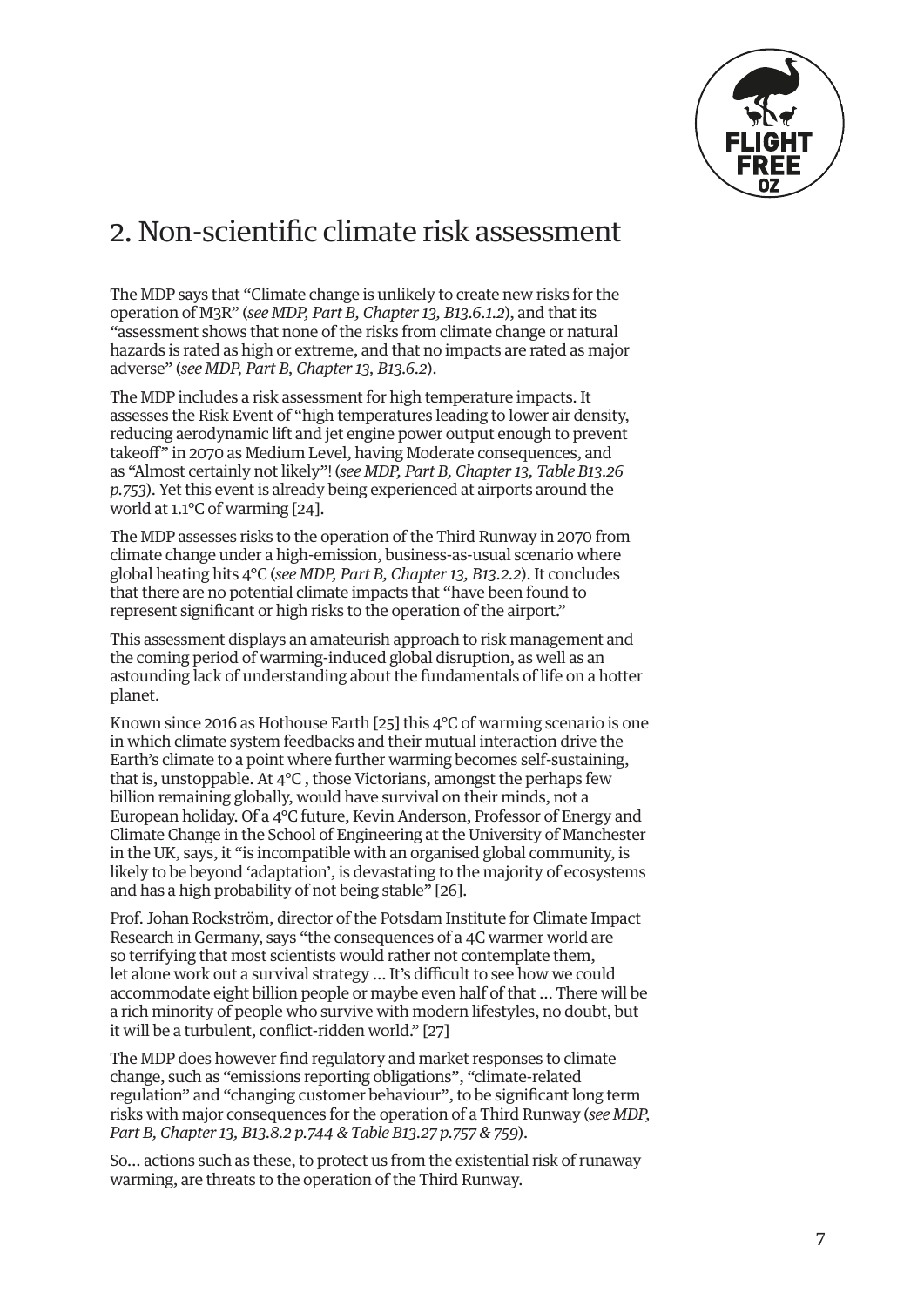

### **Conclusion**

• The presentation of the draft MDP to the federal transport minister needs to be delayed until a brutally honest, comprehensive and independent climate risk assessment is completed with regard to the latest scientific research on the impacts of increasing global warming.

• This climate risk asssessment must be open to public scrutiny.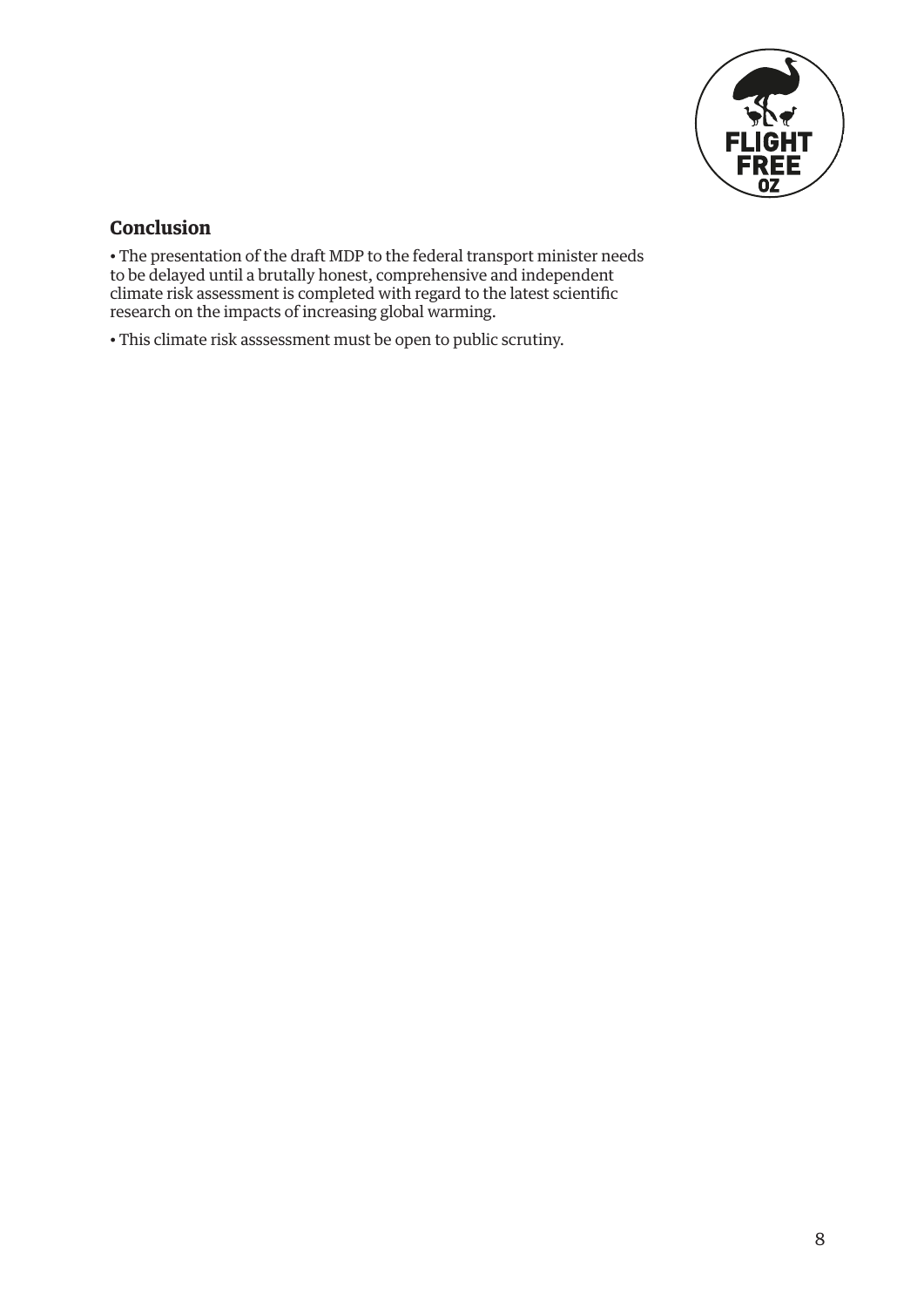

# 3. Public engagement process flaws

The MDP's public engagement process has been flawed in unprecedented ways, has lacked transpaerncy and been needlessly rushed.

**• Proper process ignored.** This is the first time an Australian airport has published a Master Plan (MP) and a Major Development Plan requiring the public to provide feedback to both at the same time. Previously, and logically, each five year MP has been released, assessed and approved before any consequent MDPs is released, as was the case for Sydney, Brisbane and Perth airport Master Plans and runway MDPs. If a flaw in the MP is revealed during its public assessment that alters aspects of any proposed works later requiring an MDP, then a simultaneously released MDP will be automatically out of date and need updating prior to its publication for public assessment.

**• Rushed feedback period.** APAM is allowing the unpaid public just 100 days to read and critique a Master Plan and Major Development Plan that APAM has taken years and paid thousands of dollars to prepare.

**• Absence of an independent Environmental Impact Statement.** The potential environmental impact of a new runway anywhere is huge, yet an Environment Impact Statement from by the Department of Agriculture, Water and the Environment (AWE) on the proposed Third Runway was not undertaken prior to publication of the preliminary draft MDP. On 2 March 2021, after the exposure draft of the MDP was referred to them by the Department of Infrastructure, Transport, Regional Services and Communications (ITRSC), the environment department of AWE deferred to Section 160 of the Environment Protection and Biodiversity Conservation Act (EPBC 2021/8886). Section 160 provides an accredited referrals and approvals pathway for developments regulated by the Commonwealth under, in this case, the Airports Act, like the 3rd runway that, require an approved Major Development Plan. Under this pathway, the *self-assessment* of any environmental impacts of the Third Runway has been included in the MDP. The environment department can only offer advice on the MDPs listed environmental impacts. It cannot decline approval no matter how negative its own assessment of the MDPs listed environmental impacts might be.

**• Transparency of the manner and extent to which the environment impacts are addressed is dramatically lessened** when, under the MDP process, only the matters listed under Section 91 of the Airports Act are to be self-assessed by the proponent. An independent, fully resourced and transparent assessment is avoided for environmental characteristics and impacts on communities and the 'environment' in its broadest sense. For example, no in-depth consultation of the to-be-impacted public by health or any other professionals has been undertaken and published in relation to noise, air quality, airport hazards and risk, public health, economic and social/community issues.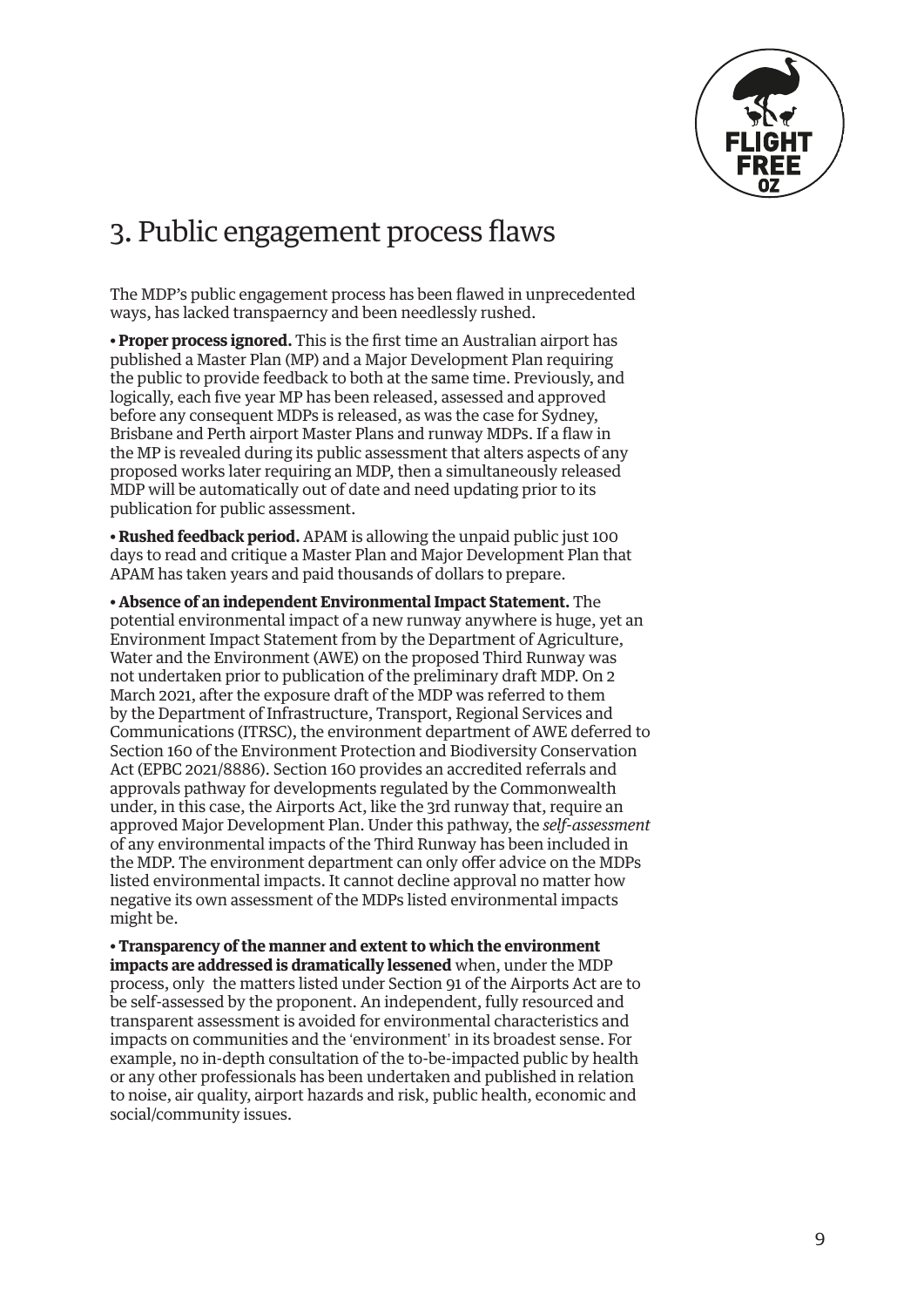

• **Reliance on Section 91 prevents the public from knowing** what exactly is being assessed over what time period and by what method, the level and detail of analysis and modelling that is undertaken, the alternatives to the 3rd runway, and the full suite of possible options for managing environmental impacts. It also creates uncertainty about the public availability of detailed technical studies that would normally be appended to an EIS.

**• Melbourne Airport responsible environmental management concerns.** In 2019, PFAS escaped the airport estate, contaminating waterways that feed into the Maribyrnong River. The community have been unable to find out who paid for the clean-up, what it cost, or how much contamination there is on the land in the Keilor Valley south of the airport.

• **An environment assessment of a Third Runway's impacts** carried out under the direction of the proponent cannot be a transparent and independent assessment free of any conflict of interest.

### **Conclusion**

• Public feedback to the M3R preliminary Draft MDP should be re-opened after it aligns with a ministerially approved 2022 Master Plan. If the Master Plan is revised in any way after the 16 May 2022 because of public input, the preliminary Draft MDP must be revised accordingly and then made available for public submissions

• Before the draft MDP is sent to Minister, APAM must make public the breakdown of answers ("Yes"/"Undecided"/"No") it received to its question of those who made MDP submissions "Are you in favour of Melbourne Airport's Third Runway?" public.

• Before the draft MDP is sent to Minister, an independent assessment of all the health, climate and environmental impacts must be undertaken and published.

**•** A Health Impacts Statement is needed to independently assess how the Third Runway will impact the health of those living under the new flight path.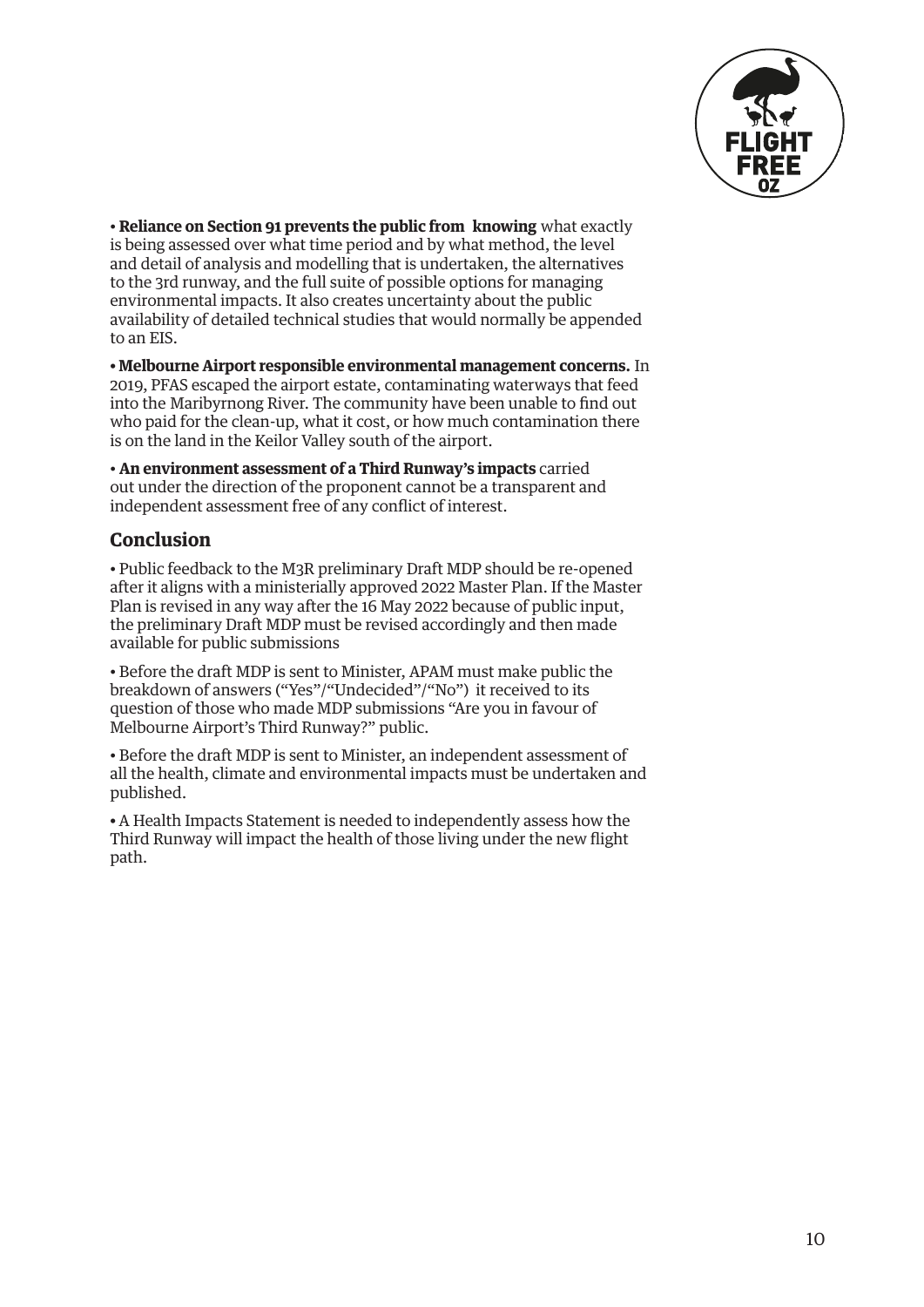

# <span id="page-10-0"></span>4. Clearfelling of protected woodlands

• Deforestation, coupled with the rampant destruction of natural resources, will soon have devastating effects on the future of society as we know it.

**•** Melbourne Airport acknowledges that a significant biodiversity ecosystem including Grey Box Woodland, is located at the northern end of the airport. The Grey Box Woodland covering 136.57 hectares has two ecosystem communities now threatened with extinction. Listed under the Commonwealth Environment Protection and Biodiversity Conservation Act (EPBC) as Grey Box and Grassy Woodlands, and the Derived Native Grasslands of South Eastern Australia, they are protected by the EPBC Act.

• Deforestation, coupled with the rampant destruction of natural resources, will soon have devastating effects on the future of society as we know it [[28](#page-18-0)].

**•** The EPBC Act offsets policy results in a net loss of habitat. The 2020 interim report of the Independent review of the EPBC Act said that "Environmental offsets do not offset impacts of developments". The EPBC Act offsetting conditions are met by "purchasing and improving an area of land with the same habitat as that which is destroyed or damaged by the development. This offset is then protected from future development. Across the range of developments that use averted loss offsets, a net reduction of habitat has resulted". The "offsets policy … has not resulted in projects avoiding increasingly scarce habitat" [\[29](#page-18-0)].

**•** The EPBC Act offsets policy requires fundamental review. The Independent review of the EPBC Act said that "because most offsets are averted loss offsets, the offset policy in its current form delivers little other than weak protection of remnant habitats of Matters of National Environmental Significance (MNES) that may have never been at risk of development. It requires fundamental review"[[30\]](#page-18-0).

#### **Conclusion**

• Until the EPBC Act offsets policy is changed to provide the strongest protection of remnant habitats, the MDPs proposed offsetting of the protected Gray Box Woodland should not be approved. And approval should only proceed after any proposed offset habitat is located and purchased.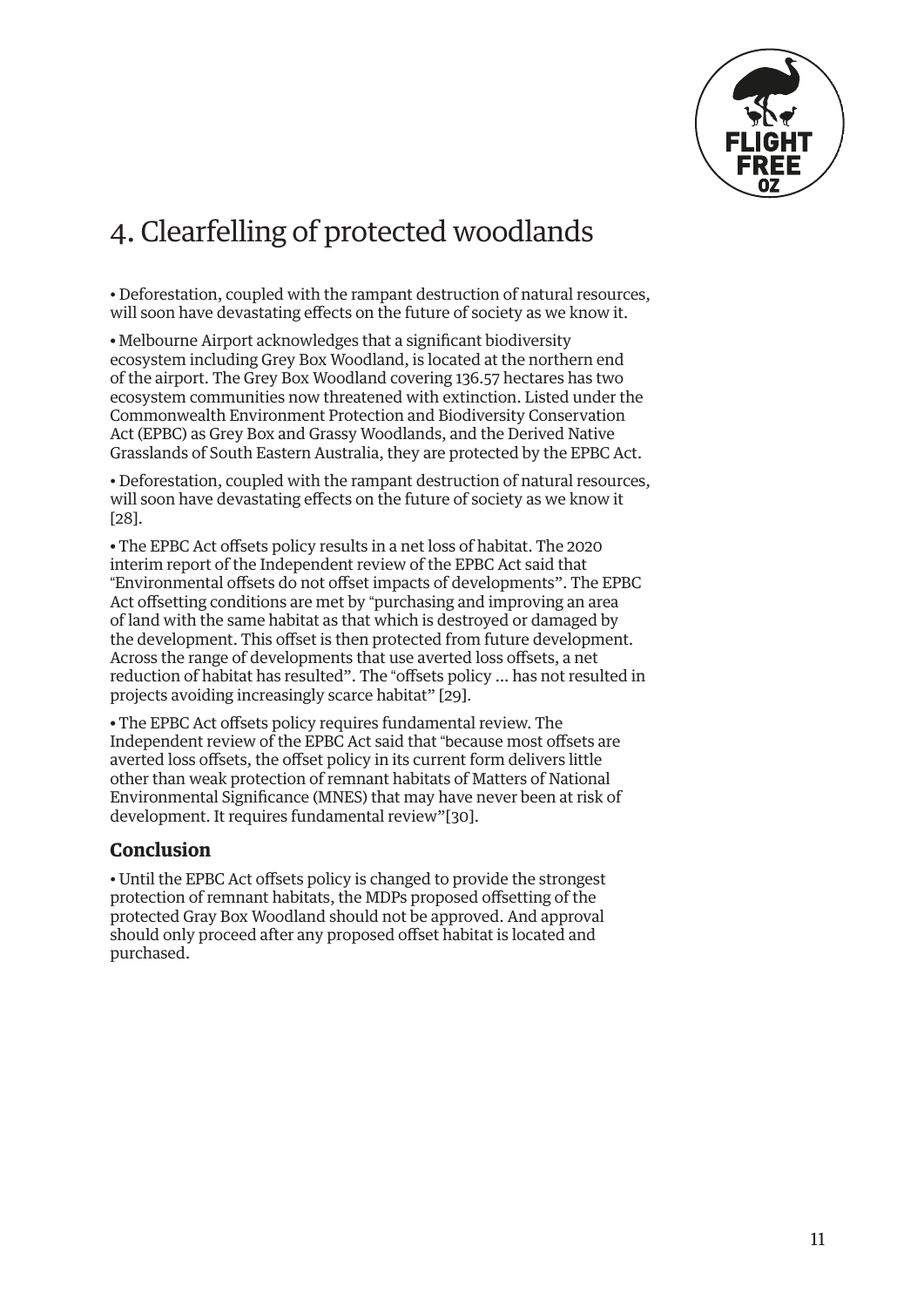

# <span id="page-11-0"></span>5. Air and soil pollution

#### **5.1 Air pollution**

#### **5.2 Soil pollution**

Construction and operation of the proposed Third Runway will create soil and air pollution hazards. The Third Runway Major Development Plan acknowledges these hazards but includes no plan for avoiding them.

#### **5.1 Air pollution**

• A recent study, ["A review of health effects associated with exposure to](https://ehjournal.biomedcentral.com/articles/10.1186/s12940-020-00690-y)  [jet engine emissions in and around airports"](https://ehjournal.biomedcentral.com/articles/10.1186/s12940-020-00690-y) concluded that "exposure to aircraft emissions induce pulmonary and systemic inflammation, which potentially contributes to cancer, asthma, respiratory and coronary heart disease."

**•** The MDP does not clearly state the extent of air pollution from Third Runway flights that will impact airport-adjacent communities. Air pollutants can include hydrocarbons, nitrogen oxide, and particulate matter [[31](#page-18-0)][\[32\]](#page-18-0).

• The MDP fails to cpmprehensively address the health impacts from this pollution on these communities.

• The health study, promised by Melbourne Airport, that may or may not include an assessment of these impacts, has not been made public, preventing any peer review.

• The MDP contains no plan to adequately protect airport-adjacent communities from ultra-fine particulate matter from aircraft engines.

# **5.2 Soil pollution**

• PFAS, or per- and poly-fluoroalkyl substances, are manufactured chemicals used in products that resist heat, oil, stains and water. They are used in fire-fighting foams, including at airports.

• Melbourne Airport operates on Commonwealth land. And, on this land, the Commonwealth has not established a safe process for managing PFAS contaminated soils — handling it, storing it and rendering it safe.

• The MDP contains insufficient detail on the management of PFAS contaminated soils and other pollutants.

• The MDP provides no information to the public, particularly to those communities around the airport, on the impacts of the works to remove the PFAS contaminated soil — not the number, frequency or hours that trucks will be active.

### **Conclusion**

• Melbourne Airport must develop management processes for PFAS before any MDP has been approved.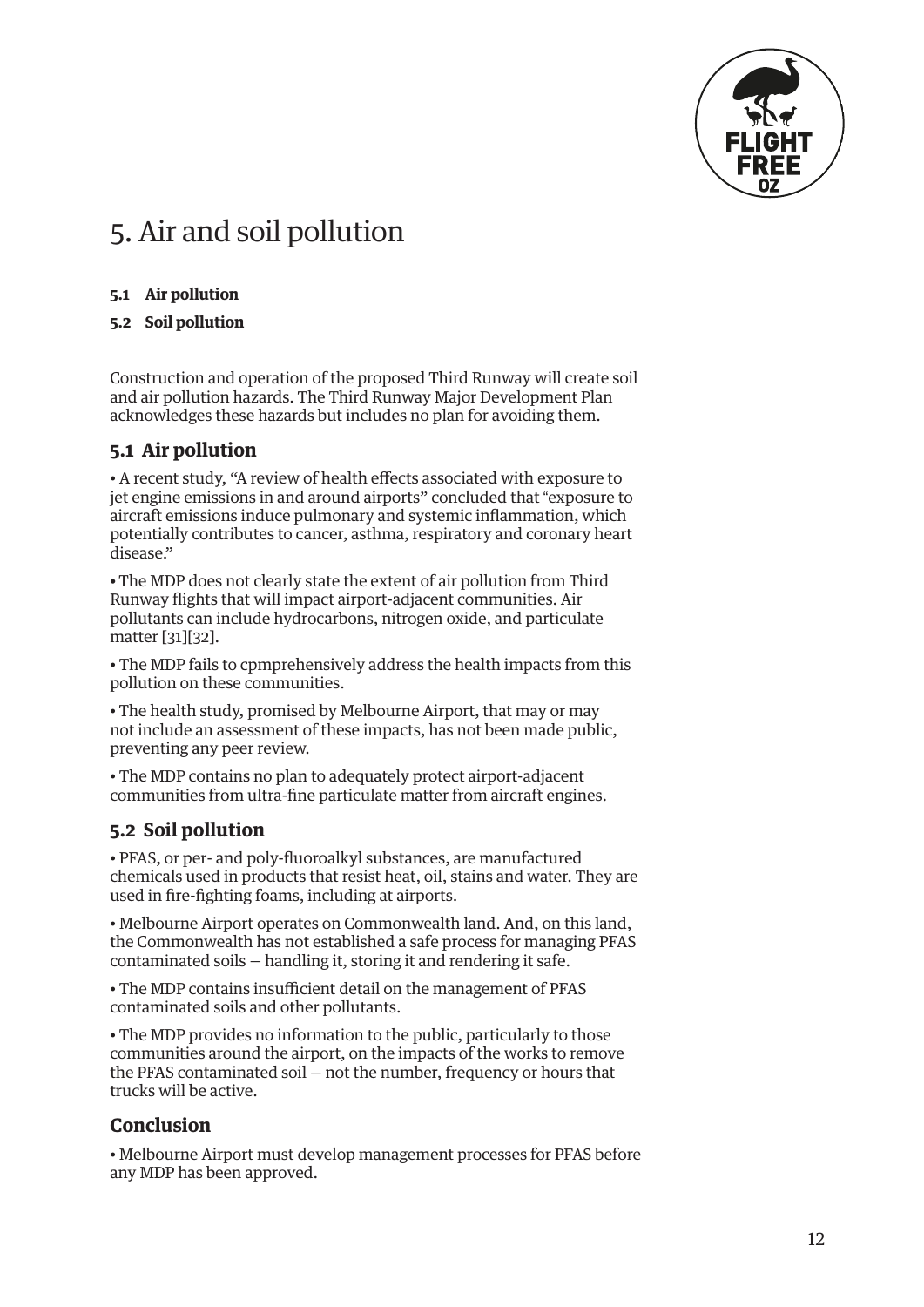

# <span id="page-12-0"></span>6. Selective cost benefit analysis

- **6.1 Benefits overstated**
- **6.2 Costs unaddressed**
- **6.3 Speculative flight demand projections**

#### **6.1 Benefits overstated**

**•** The MDPs economic impact assessment concludes that "There are no significant negative economic impacts" (*see MDP Part D2 Economic Impact Assessment, D2.5.2*), and "All of the M3R impacts can be considered as economic benefits." (*see MDP Part D2 Economic Impact Assessment, D2.8*)

This conclusion flies in the face of other recent economic assessments of proposed airport expansions.

In *Flying Low* [[33](#page-18-0)], a New Economics Foundation (NEF) report focussing on the proposed expansion of Heathrow, NEF dissected the economic modelling conducted by various statutory bodies in the lead-up to the decision. They showed that, even using the government's own criteria for infrastructure appraisal, the proposed investment in Heathrow represents a poor deal for the UK as a whole. NEF calculations suggested that — applying the usual HM Treasury scores to the proposed North West Runway — it would be judged 'low' or even 'poor' value for money and would not be recommended for approval.

**•** The MDP overstates the job losses of a No Build scenario. All the people employed in a Build scenario would not become unemployed in a No Build scenario. The state economy would develop in different ways: budgets and investment may well be spent elsewhere, leading to employment and contributions to GDP in other areas of the economy.

• The European Union Against Aircraft Nuisances has reported that airport growth doesn't fuel economic growth [\[34](#page-18-0)].

*• The dodgy economics behind expanding our airports* [\[35](#page-18-0)], a report by NEF in the UK, found that expanding UK airports won't tackle unemployment or bring more money to the UK, despite what airport executives say.

**•** The MDP overstates the number of jobs a Third Runway will create. Relating indirect, induced and catalytic jobs to overall employment is essentially double counting. These jobs arise in other sectors. If all industries made the same claims, the number of jobs created would exceed the total workforce.

Western Sydney Airport (WSA) was promoted as offering a 'jobs bonanza' to local communities, but the *Jobs for the West* [\[36\]](#page-18-0) report found the job forecasts were vastly exaggerated. The report compared WSA's 8,700 new jobs claim with 1,600 generated at similar airports.

• The MDP doesn't even model, for comparison, the construction and operation jobs generated by east coast high speed rail (HSR) infrastructure.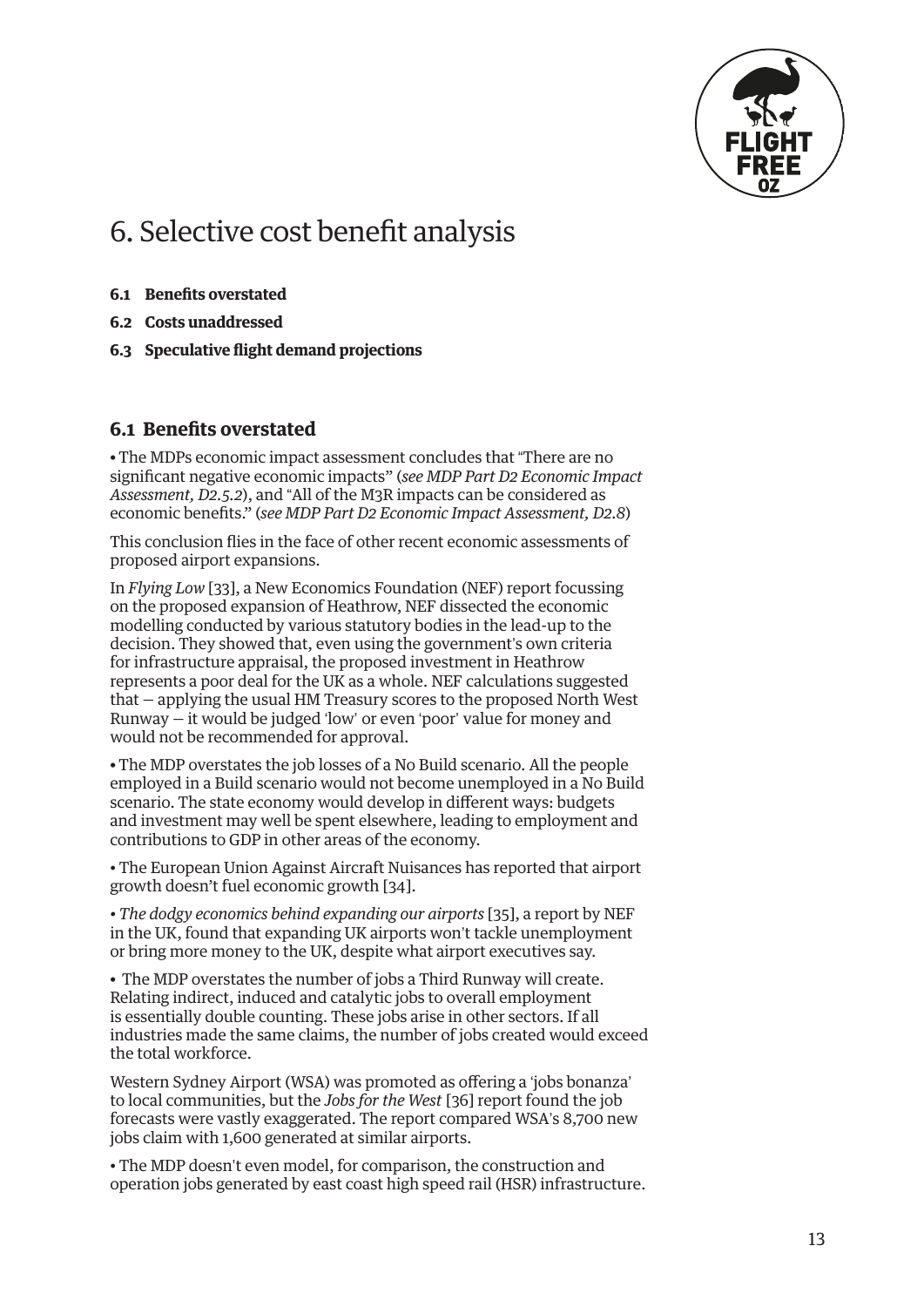

<span id="page-13-0"></span>• Other costs including the \$15 billion for a Melbourne Airport Rail Link, and the cost of Third Runway-induced traffic congestion, estimated to be roughly \$8 billion a year by 2030, could be avoided by building High Speed Rail up the east coast of Australia.

### **6.2 Costs unaddressed and ignored**

**• RCP8.5 scenario costs.** The cost to the Melbourne Airport Corporation and its investors of the IPCC RCP8.5 emissions scenario – that the MDP claims to have modelled in its climate risks assessment (*see MDP Part C14, Table 14.3*) — is nowhere addressed in the MDP. Yet the airport as a whole, including any Third Runway, will become a stranded asset if atmospheric concentrations of CO2 are anywhere near the RCP8.5 scenario's 900ppm by 2100.

**• Poor health outcomes costs.** The MDP does not address the costs of poor health outcomes from increased noise, pollution and climate change, caused by the Third Runway

**• The environmental costs** of the operation of the Third Runway are not included in the MDP, making its investment costs to economic growth comparison nonsensical. By way of example expansion proposals from Bristol, Leeds Bradford, Southampton and Stansted airports in the UK ignored up to £13.4bn worth of damage to the climate [\[37\]](#page-18-0). The cost of offsetting Heathrow Third Runway emissions has doubled to L100bn since the UK parliament approved the runway [\[38](#page-18-0)].

**•** The cost to tax payers of the aviation fuel tax subsidy for domestic flights is unaddressed by the MDP. Known as the "Concessional rate of excise levied on aviation gasoline and aviation turbine fuel" it amounts to around \$1,000 million annually [\[39](#page-18-0)].

• The net cost to tourism of flights overseas enabled by the Third Runway is unaddressed by the MDP. In 2018-19, Australians spent \$65 billion on trips overseas [[40\]](#page-18-0), while international visitors to Australia spent \$44.6 billion. A net loss to the economy of \$20 billion.

**•** The cost of job losses consequent to increased automation of airport functions, such as ticketing and baggage handling, is unaddressed by the MDP.

### **6.3 Speculative flight demand projections**

• The modelling of future flight growth, on which the business case of the Third Runway rests is not included in the MDP. It's "proprietary and commercial-in-confidence".

• It does admit however that its flight demand growth forecasts — the ones saying a Third Runway is needed — were completed in 2019, before Covid-19 changed expectations for the future of the aviation industry like nothing before.

• The MDP states that research by industry bodies such as ABS, BITRE, Tourism Australia, Airports Council International, IATA, and ICAO have been factored into its hidden flight demand forecasting. But the factors affecting future flight movements that were assessed by these bodies remain unclear. For instance, the IATA's Air Passenger Forecast does not assess the risk from growing aviation-sourced greenhouse gases. And because of the uncertainties Covid has introduced, BITRE have not provided any data to Melbourne Airport on alternate demand futures.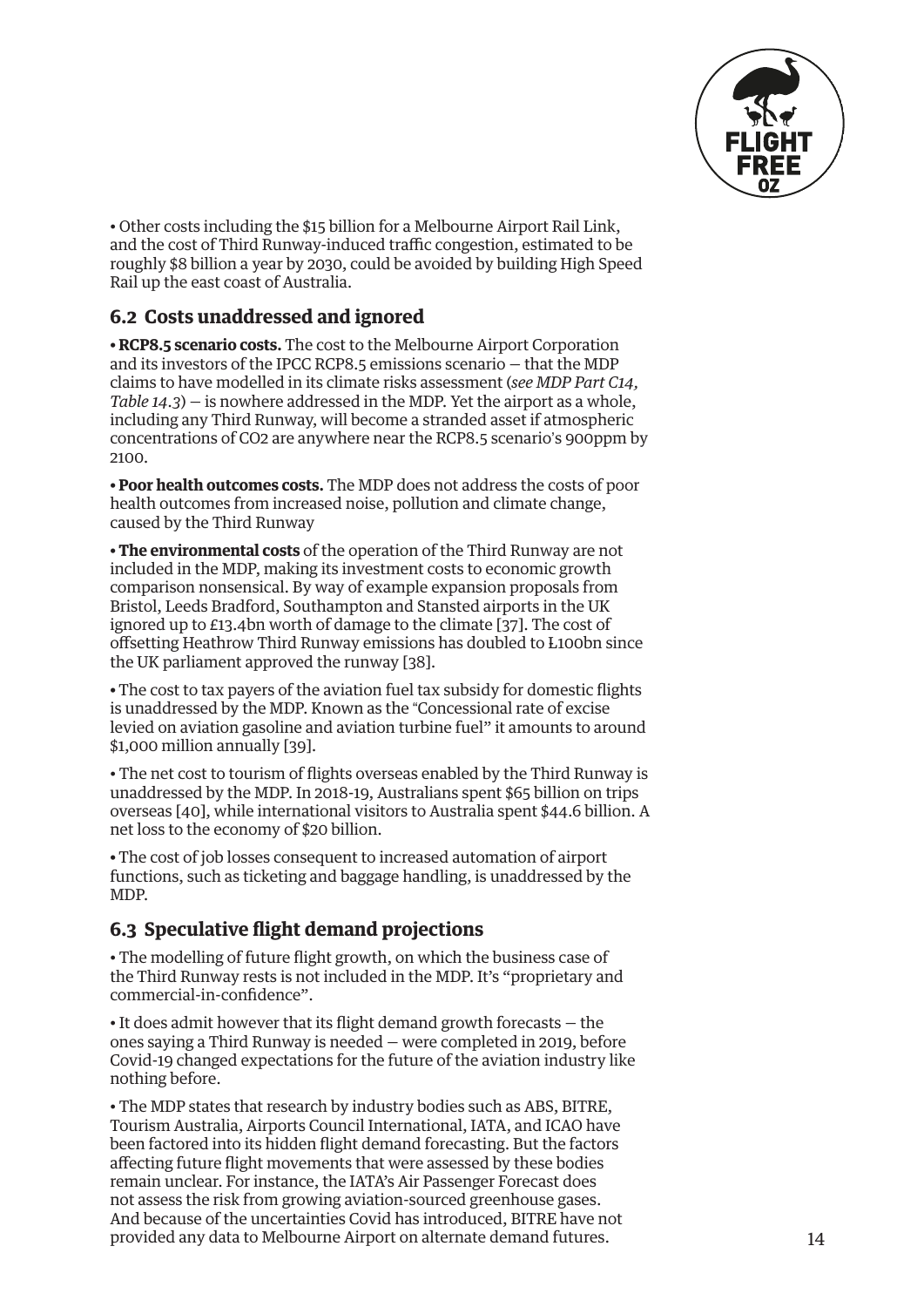

<span id="page-14-0"></span>• The Melbourne Airport 2022 Master Plan states that its post-Covid forecasts aren't derived from a range of possible flight demand scenarios. The forecasts are the flight numbers that fit a "recovery scenario" (*see Melbourne Airport Master Plan, Chapter 7, 7.1 p.112)*, as in, what the industry needs to happen. They aren't the flight numbers that fit an "avoid 2ºC scenario", as in, what humanity needs to happen.

• Flight demand modelling including the effect of any prolonged pandemic factors, such as Covid-induced flight wariness, the growth of online business meetings, and the spread of new more infectious viruses is absent from the MDP [[41\]](#page-18-0).

• So too is modelling that includes the effect of global warming factors such as the climate concerned public choosing to reduce emissions by flying less, or the introduction of regulatory restraints on flight emissions [[42\]](#page-18-0).

• The MDP excludes any assessment of the risk to the airport's business growth forecasts from the development of a high speed rail service up the east coast from Melbourne to Sydney and Brisbane. That establishing a High Speed Rail Authority is federal Labor policy exposes Melbourne Airport's lack of due diligence.

• Even under APAM's hidden modelling, pre-Covid 2019 flight movements can grow (from whatever year they re-establish themselves) by one third before a Third Runway would be necessary (*see MDP, Part A, Chapter A2, Tables A2.1 p.57 & A2.2 p.63*). An increase in flight movements of the same number, up to 2019, took 15 years to achieve [\[43](#page-18-0)].

• And APAM itself is so uncertain about the Third Runway MDP's flight demand growth figures that the federal Transport minister is being asked to delay the mandatory completion date for the Third Runway by five years (*see MDP, Part A, Chapter A2, A2.4.1.1 p.57*).

• An innocent bystander could well ask if it is the case that Melbourne Airport Corporation's flight demand forecasts are out of date wishful thinking and lack serious consideration of realistic risks.

• If they are, then the Melbourne Airport 2022 Master Plan, built on these projections, cannot be approved. And neither can the Third Runway MDP, because it can only derive from an approved Master Plan.

# **Conclusion**

• A broad competitor risk assessment must be undertaken.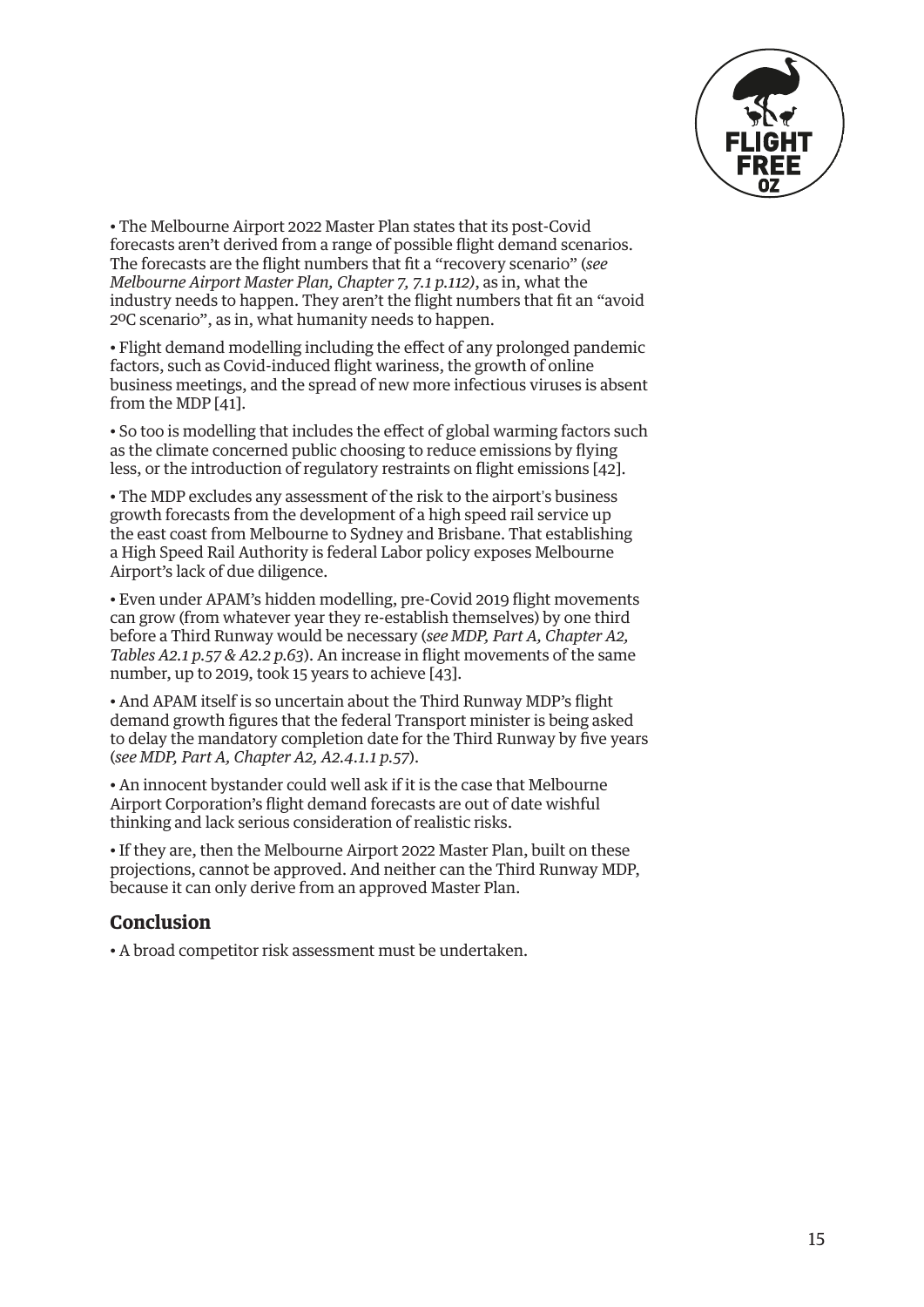

# Summary

**The MDP acknowledges that regulating emissions reductions — in other words, acting to reduce the risk of climate collapse — acting to make us safe — will threaten the operation of the 3rd runway** (*see MDP, Part B, Chapter 13, B13.8.2 p.744 & Table B13.27 p.757 & 759*)**.** 

**In light of this, and to align with state, national and global emissions reduction imperatives, we submit that either APAM withdraw its Third Runway MDP or the federal transport minister decline approval of the Third Runway MDP.**

**Just as we observe Total Fire Bans to minimise bushfire emergencies during fire season, so we must observe Total Runway Expansions Ban to minimise the risk of runaway emissions during the climate emergency.**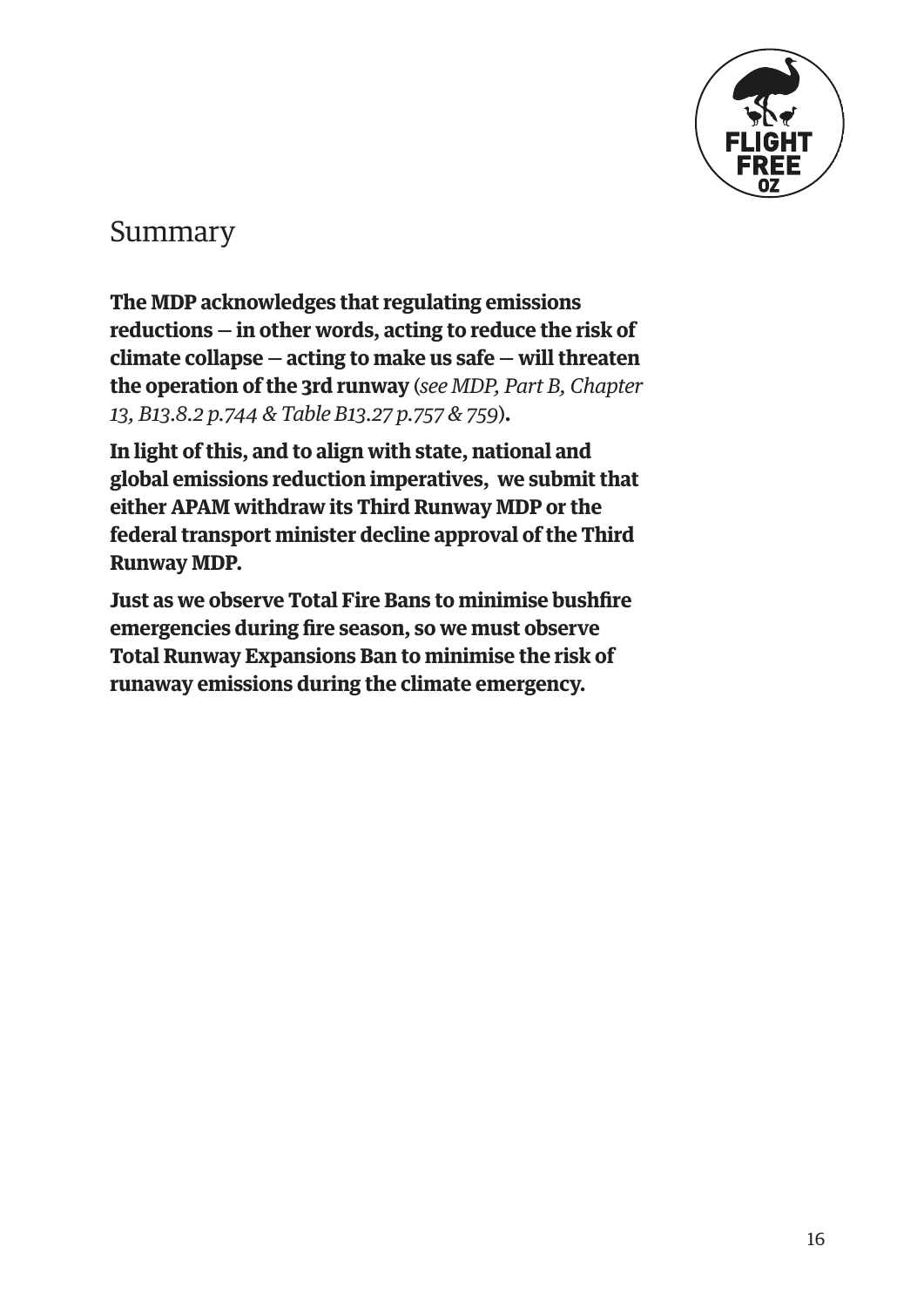

#### <span id="page-16-0"></span>**Endnotes**

- [\[1\]](#page-1-0) [https://www.reuters.com/business/energy/global-energy-related](https://www.reuters.com/business/energy/global-energy-related-carbon-emissions-rose-6-2021-new-record-high-iea-2022-03-08/)[carbon-emissions-rose-6-2021-new-record-high-iea-2022-03-08/](https://www.reuters.com/business/energy/global-energy-related-carbon-emissions-rose-6-2021-new-record-high-iea-2022-03-08/)
- [\[2\]](#page-1-0) [http://www.climatecodered.org/2022/01/have-tipping-points](http://www.climatecodered.org/2022/01/have-tipping-points-already-been-passed_28.html)[already-been-passed\\_28.html](http://www.climatecodered.org/2022/01/have-tipping-points-already-been-passed_28.html)
- [\[3\]](#page-1-0) <https://news.un.org/en/story/2022/04/1115452>
- [\[4\]](#page-1-0) <https://www.climaterealitycheck.net>
- [\[5\]](#page-1-0) [https://www.theguardian.com/environment/2022/apr/04/ipcc](https://www.theguardian.com/environment/2022/apr/04/ipcc-report-now-or-never-if-world-stave-off-climate-disaster)[report-now-or-never-if-world-stave-off-climate-disaster](https://www.theguardian.com/environment/2022/apr/04/ipcc-report-now-or-never-if-world-stave-off-climate-disaster)
- [\[6\]](#page-1-0) <https://www.ipcc.ch/2022/04/04/ipcc-ar6-wgiii-pressrelease>
- [\[7\]](#page-1-0) <https://news.un.org/en/story/2022/04/1115452>
- [\[8\]](#page-1-0) [https://www.iea.org/news/pathway-to-critical-and-formidable-goal](https://www.iea.org/news/pathway-to-critical-and-formidable-goal-of-net-zero-emissions-by-2050-is-narrow-but-brings-huge-benefits)[of-net-zero-emissions-by-2050-is-narrow-but-brings-huge-benefits](https://www.iea.org/news/pathway-to-critical-and-formidable-goal-of-net-zero-emissions-by-2050-is-narrow-but-brings-huge-benefits)
- [\[9\]](#page-1-0) [https://johnmenadue.com/climate-catastrophe-now-inevitable](https://johnmenadue.com/climate-catastrophe-now-inevitable-without-emergency-action/)[without-emergency-action/](https://johnmenadue.com/climate-catastrophe-now-inevitable-without-emergency-action/)
- [\[10\]](#page-1-0) [https://www.theguardian.com/australia-news/2021/oct/12/guardian](https://www.theguardian.com/australia-news/2021/oct/12/guardian-essential-poll-most-australians-want-morrison-to-set-a-higher-emissions-reduction-target)[essential-poll-most-australians-want-morrison-to-set-a-higher](https://www.theguardian.com/australia-news/2021/oct/12/guardian-essential-poll-most-australians-want-morrison-to-set-a-higher-emissions-reduction-target)[emissions-reduction-target](https://www.theguardian.com/australia-news/2021/oct/12/guardian-essential-poll-most-australians-want-morrison-to-set-a-higher-emissions-reduction-target)
- [\[11\]](#page-1-0) [https://www.theguardian.com/environment/2021/dec/22/cleanup](https://www.theguardian.com/environment/2021/dec/22/cleanup-cost-of-heathrow-third-runway-doubles-to-100bn-mps-told)[cost-of-heathrow-third-runway-doubles-to-100bn-mps-told](https://www.theguardian.com/environment/2021/dec/22/cleanup-cost-of-heathrow-third-runway-doubles-to-100bn-mps-told)
- [\[12\]](#page-1-0) [https://www.chathamhouse.org/2021/09/climate-change-risk](https://www.chathamhouse.org/2021/09/climate-change-risk-assessment-2021)[assessment-2021](https://www.chathamhouse.org/2021/09/climate-change-risk-assessment-2021)
- [\[13\]](#page-2-0) [https://www.climateaction100.org/news/climate-action-100-warns](https://www.climateaction100.org/news/climate-action-100-warns-that-the-aviation-industry-must-take-urgent-action-to-keep-1-5c-within-reach/)[that-the-aviation-industry-must-take-urgent-action-to-keep-1-5c](https://www.climateaction100.org/news/climate-action-100-warns-that-the-aviation-industry-must-take-urgent-action-to-keep-1-5c-within-reach/)[within-reach/](https://www.climateaction100.org/news/climate-action-100-warns-that-the-aviation-industry-must-take-urgent-action-to-keep-1-5c-within-reach/)
- [14] <https://www.climaterealitycheck.net>
- [\[15\]](#page-2-0) [https://stay-grounded.org/wp-content/uploads/2020/10/SG\\_](https://stay-grounded.org/wp-content/uploads/2020/10/SG_Factsheet_Non-CO2_2020.pdf) [Factsheet\\_Non-CO2\\_2020.pdf](https://stay-grounded.org/wp-content/uploads/2020/10/SG_Factsheet_Non-CO2_2020.pdf)
- [\[16\]](#page-2-0) [https://www.ftbchambers.co.uk/sites/default/files/Appeal%20](https://www.ftbchambers.co.uk/sites/default/files/Appeal%2520Decision%25203259234.pdf) [Decision%203259234.pdf](https://www.ftbchambers.co.uk/sites/default/files/Appeal%2520Decision%25203259234.pdf)
- [\[17\]](#page-2-0) [https://www.cgedd.developpement-durable.gouv.fr/IMG/pdf/raae-](https://www.cgedd.developpement-durable.gouv.fr/IMG/pdf/raae-2020-v6-web_cle11ed5c.pdf)2020-v6-web cle11ed5c.pdf
- [\[18\]](#page-2-0) <https://ourworldindata.org/travel-carbon-footprint> [https://www.](https://www.nature.com/articles/s41467-021-24091-y) [nature.com/articles/s41467-021-24091-y](https://www.nature.com/articles/s41467-021-24091-y)
- [\[19\]](#page-2-0) [https://www.europarl.europa.eu/news/en/headlines/](https://www.europarl.europa.eu/news/en/headlines/society/20191129STO67756/emissions-from-planes-and-ships-facts-and-figures-infographic) [society/20191129STO67756/emissions-from-planes-and-ships-facts](https://www.europarl.europa.eu/news/en/headlines/society/20191129STO67756/emissions-from-planes-and-ships-facts-and-figures-infographic)[and-figures-infographic](https://www.europarl.europa.eu/news/en/headlines/society/20191129STO67756/emissions-from-planes-and-ships-facts-and-figures-infographic)
- [\[20\]](#page-4-0) *In 2019, there were 246,450 flight movements at Melbourne Airport on its two runways (see MDP, Part B > MP\_B6.1.2).*

*In 2018-19 CO2 emissions from all flights departing Melbourne Airport were 4,650,000 t CO2 (see<https://airporttracker.org> + https:// airporttracker.org/assets/Airport%20Tracker\_Technical%20Note.pdf).*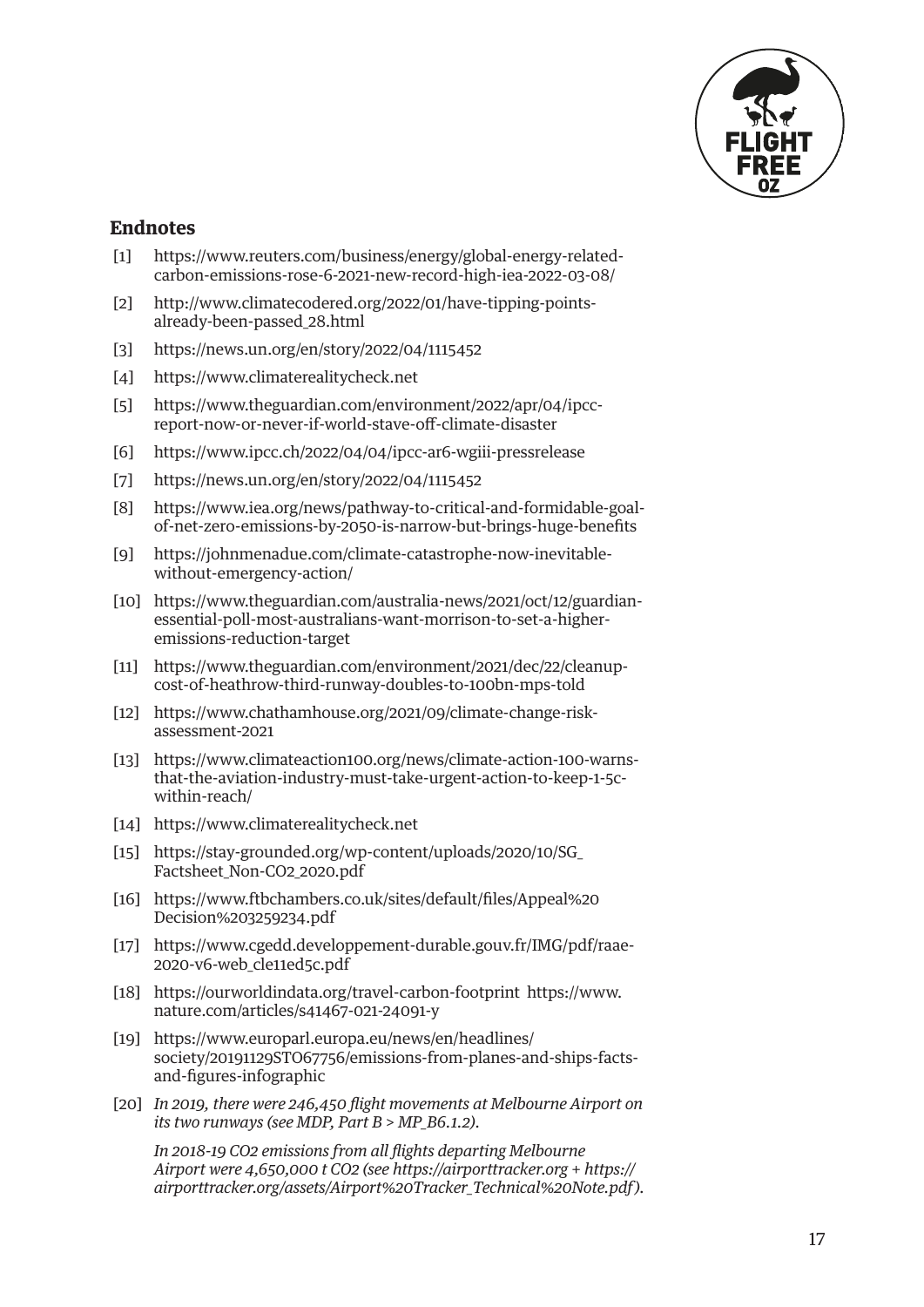

<span id="page-17-0"></span>*So if we assume all flights both departing and arriving is double the number departing, then the total CO2 emissions enabled by the two runways at Melbourne Airport in 2018-19 is twice 4,650,000, or 9,300,000 t CO2. Note that this calculation is for arriving and departing flights total emissions, since the MDP reports arriving and departing flights LTO emissions.* 

*In 2046 there are projected to be 136,500 Third Runway flight movements (see MDP > Part A > Chapter A2 Need for the project > Table A2.3 ).*

*So, if 246,450 flight movements (see [https://www.bitre.gov.au/](https://www.bitre.gov.au/publications/ongoing/airport_traffic_data) [publications/ongoing/airport\\_traffic\\_data\)](https://www.bitre.gov.au/publications/ongoing/airport_traffic_data) created 9,300,000 t CO2 in 2019, then, presuming the range of flight distances remains in the same proportion, we can estimate that 136,500 flight movements will create 5,149,898 t CO2 (9,300,000 divided by 246,450 times 136,500) in 2046. This assumes that CO2 per flight movement will not change, and that any fuel efficiency gains are cancelled out by increased longer flight movements.*

*But CO2 emissions contribute just a third of a flight*'*s total warming (see [https://stay-grounded.org/wp-content/uploads/2020/10/SG\\_Factsheet\\_](https://stay-grounded.org/wp-content/uploads/2020/10/SG_Factsheet_Non-CO2_2020.pdf) [Non-CO2\\_2020.pdf\)](https://stay-grounded.org/wp-content/uploads/2020/10/SG_Factsheet_Non-CO2_2020.pdf)*

*So total warming from CO2 and non-CO2 flight emissions is three times 5,149,898 t, or 15,449,994 t CO2-e.* 

*Upstream jet fuel or Well To Tank CO2 emissions for jet fuel are equivalent to roughly 20% of flight CO2 emissions. So 0.2 x 5,149,898 = 1,029,979 t CO2. The UK government reported in 2018 the ratio between total emissions and in flight emissions (whether as CO2 or GHG) as 1.2 (not including radiative forcing), as in, total is 120% of flight emissions (see [https://www.gov.uk/government/publications/greenhouse-gas](https://www.gov.uk/government/publications/greenhouse-gas-reporting-conversion-factors-2019)[reporting-conversion-factors-2019\)](https://www.gov.uk/government/publications/greenhouse-gas-reporting-conversion-factors-2019).* 

*If we add that we get 15,449,994 + 1,029,979 = 16,479,973 t CO2-e.* 

*So Third Runway flights in 2046 will create 16,479,973 t CO2-e*

- [\[21\]](#page-4-0) [http://www.cleanenergyregulator.gov.au/NGER/National%20](http://www.cleanenergyregulator.gov.au/NGER/National%20greenhouse%20and%20energy%20reporting%20data/electricity-sector-emissions-and-generation-data/electricity-sector-emissions-and-generation-data-2019-20) [greenhouse%20and%20energy%20reporting%20data/electricity](http://www.cleanenergyregulator.gov.au/NGER/National%20greenhouse%20and%20energy%20reporting%20data/electricity-sector-emissions-and-generation-data/electricity-sector-emissions-and-generation-data-2019-20)[sector-emissions-and-generation-data/electricity-sector-emissions](http://www.cleanenergyregulator.gov.au/NGER/National%20greenhouse%20and%20energy%20reporting%20data/electricity-sector-emissions-and-generation-data/electricity-sector-emissions-and-generation-data-2019-20)[and-generation-data-2019-20](http://www.cleanenergyregulator.gov.au/NGER/National%20greenhouse%20and%20energy%20reporting%20data/electricity-sector-emissions-and-generation-data/electricity-sector-emissions-and-generation-data-2019-20)
- [\[22\]](#page-4-0) [http://www.no3rdtullarunway.net.au/wp-content/uploads/2022/02/](http://www.no3rdtullarunway.net.au/wp-content/uploads/2022/02/Tulla_3rdRunway_Emissions-1_15.pdf) [Tulla\\_3rdRunway\\_Emissions-1\\_15.pdf](http://www.no3rdtullarunway.net.au/wp-content/uploads/2022/02/Tulla_3rdRunway_Emissions-1_15.pdf)
- [\[23\]](#page-4-0) <https://stay-grounded.org/greenwashing/#factsheet>
- [\[24\]](#page-6-0) [https://www.usatoday.com/story/news/2022/03/27/global-warming](https://www.usatoday.com/story/news/2022/03/27/global-warming-heat-air-travel-disruptions/9455981002/)[heat-air-travel-disruptions/9455981002/](https://www.usatoday.com/story/news/2022/03/27/global-warming-heat-air-travel-disruptions/9455981002/)
- [\[25\]](#page-6-0) <https://www.climaterealitycheck.net> + [https://www.pnas.org/](https://www.pnas.org/doi/10.1073/pnas.1810141115) [doi/10.1073/pnas.1810141115](https://www.pnas.org/doi/10.1073/pnas.1810141115)
- [\[26\]](#page-6-0) [grist.org/climate-change/2011-12-05-the-brutal-logic-of-climate](http://grist.org/climate-change/2011-12-05-the-brutal-logic-of-climate-change/)[change/](http://grist.org/climate-change/2011-12-05-the-brutal-logic-of-climate-change/)
- [27] [theguardian.com/environment/2019/may/18/climate-crisis-heat-is](http://theguardian.com/environment/2019/may/18/climate-crisis-heat-is-on-)[on-](http://theguardian.com/environment/2019/may/18/climate-crisis-heat-is-on-) global-heating-four-degrees-2100-change-way-we-live